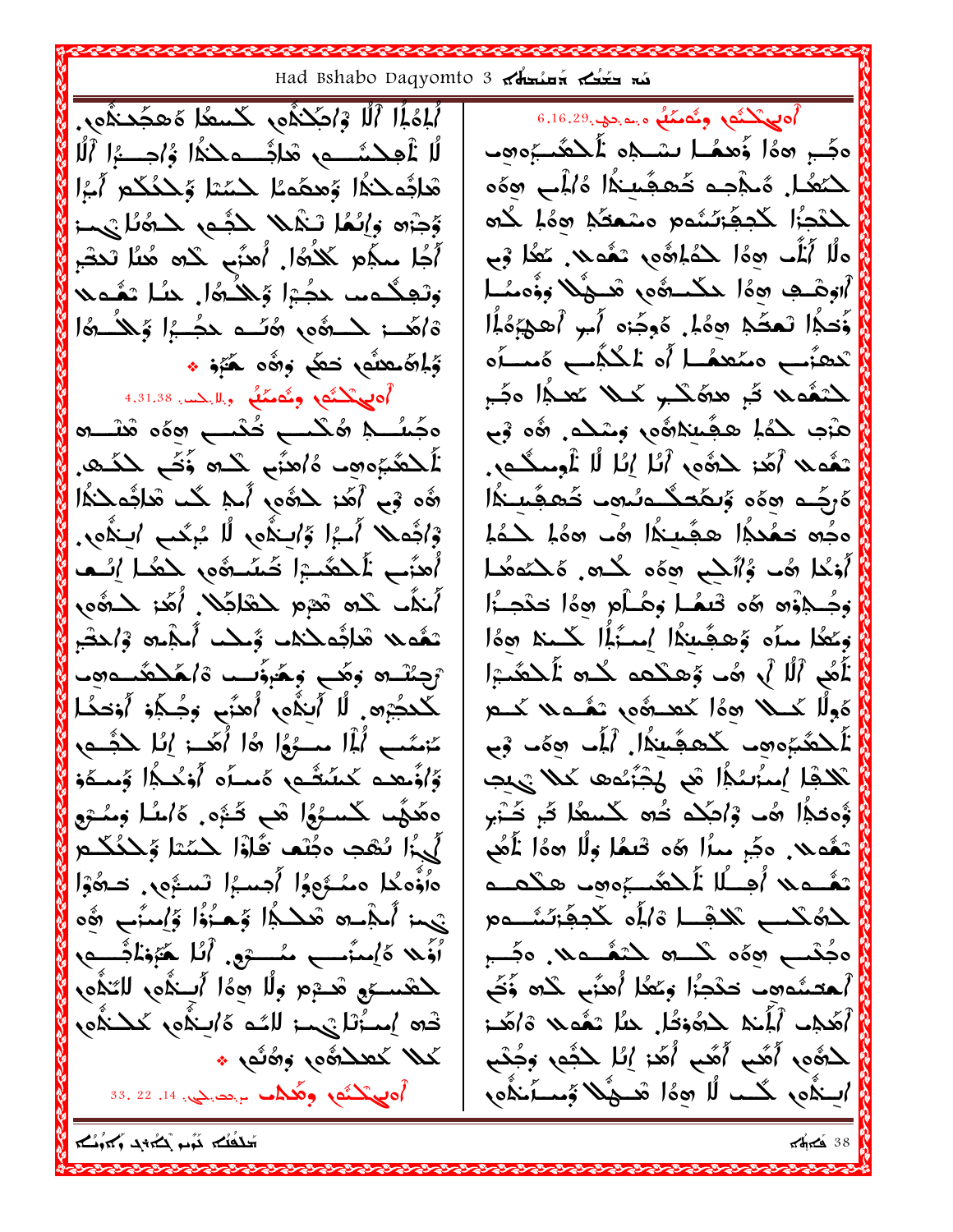## Had Bshabo Daqyomto 3 สต์มาส์ สำนัก

الَّمَلَكُمْ ابْسِرِيْمَ نِسْ يُهْدُوا هُنْمُكُمْ اهْمِ كَعفَّكْتُمِ هِدًا لِكَجْمِعِ أَصَّرَا. وَهُنَّمِ وْ}اخَرَوْه هُداخُرْتُب وهوَه هِ هُدِرَّابٍ هُدِدًا ا وَّلِأَـهُ|. قَىكْتَفُــمَى وْب نسْـــهِ كْـــه كَعبِّبِكُمْ وِهُعبُّسْا مِعْجِبٌ وَهُمْ لَحِيُّوهِ كْمَلَا هُمُسُلْ وَهُمْ هُعْنَى وَوَّة شَكْبُرُهِ فَضَلَعُمَا وَأَهُم رُنَّمُ لِنَهُم مِنْ مِنْ مِنْ مِنْ اللَّهِ وَمِنْلُو وَهُوَ ٱلْمُؤَلَّمَ وَكُتَّبِ وَهُوَا ۖ هَيُمْسَلَّا الْمَلْمِينَ وَأَسْتَبَاءِ وَهُمَا لَحْقَامٍ وَمُسْلَمَ يَسْتَدِي هُنْب «هُه حَصُّلًا ۏُهُــا هنُعِصُ «هَ-هْتَ وَهُ وَاسْتُوْتَا هُمُّنْتَ أَهْلَامَ وَهُمَّةٍ وَهُمْ وَهُمْ وَهُمْ وَهُمْ وَهُمْ وَهُمْ وَاسْتَوْ أَبَلَٰٓاهُــو ومُــَّوُولًا وَكَــجًا هوْمَا كَــهُ هيُبِنَدُا. أَسِمْ هِهَا فِي نَأْهُمٍ يَجِبُوا مَيْ وَّحْشُرُهُ شَيْئُومٍ وَجَعَيْدٍ مِنْهُمْ كُلُومٍ خُلْسَ مَّحِمْدًا هِهُا ۖ حَكَمُّـا وَحُعْبُنَـا ثَـبِ مَّدَوْب هِهُا تَجِعُهِ هُ/هُذِ وُإِنَّا إِنَّا ذُخُلٍ هُرَبِّكُ هؤه كَـــُماه كُــْــُوه وُوجْــا ووُهرِهْــا ەُ/ھنّب ھەَه ھُنّھ مَمْلَاھ ذُکُما وَجُلْدُهُا. ەقتلاپقىقى رەۋە گە ئىلۋە شىمگا وَأَجِبُلْ هَيُّمُالْ حَمَّدَهُـدِهِـ أَلْمَرْهُ هَـ20 أَنَّــَى ۚ. فَــِ وَٓــَ ۖ وَّمَــْتَــَـهُ ــَـَـَـَـمُــَـَـمُــهَ ــَـمَــهَـــهِ وَهِمَعَتَـٰٓ وَوَٰا هَكْتُـٰهِ ۖ وَلِكُـٰهُ ۖ تَـٰعَمْـُـٰهِ وَهُذَبِ تَعْمَدُ هُمُسُلٌ هُشْرٌمٍ وَهُوَ بَكِجِنْزَا دَسْمًا. هُ/َ هُ هُ هُ هُمْ مِ هُ هُ عَلَى اللَّهُ عَلَى اللَّهُ كَحْمَدٍ مَتَّصَّبُ مَا كَلِّهِ لِلصَّنَّفُ، مَ دجَّــز مسأل 16% أَبْلَدُباً! دَمَّمْــْلَا ذُوذِجْــا

وَهُسَبَرَا ۚ ٱلْأَحْرِ لِلْمُلْعُثَمَ وَوَى وَنَعْفُمِ لَّكْهِقِّينِكُمْا وَلَلْأَكِمِ هِبُهُدومِهِ كَخْجِبُّا كَمِ هُوَّا هُوَ حَجْبَهَا. وَكَمِ هَـزًا حَجْبَهَـا هكْمَ حَثَّمَوْا خَحْشَوَوهِ حَكْمَكِنَّه ەكبر شمىڭد كَكشەوّەرەب رەەُا ئاھُى. هَ كَلَّهُا وَمُمُعَا هِمَا هُمْ أَوْكَا أَهْدَىٰ أَكْثَرَهُا الْكِرْمِ مِنْ سَرْفِهْ لَمْرِيْنَعْ بْغَ الْمَرْفِهِ أَمْسُلَيْبِ حَصَّدَهِ مِكْبَدَ الْمِرْزَالِدُهُ وَمَثَلَّمَ وْبِ وَجُعُــٰـمَٰاْ وَهُّـُـٰـا ٱلْمَالِ ـَــٰـمَٰاِرَةُو تَغُمِلا ثَمَّ مِلْهُكُمْ كَلا مُثْلَ مُسَلِّلُةُ مِنْ تَأْكِلُفُ مَءِدِهِ وَعِنْهُ كُلْسِيرٍ كُنْكُلْهُ هَٰنُسَارِ فَالْمَلْقَادِهِ وَاهْلِهِ وَوَمَادًا اللَّهُ وَلَيْمَا اللَّهُ ەتىم توسكىلۇۋە ھكە. شە توپ تىقىمىلا تَنهُدِبْهِ هَلِلًا يُعِدِهُمِ وَأَهَٰذِ ٱلْمَكْتِحِهِ أَنَا إِنَا لَا خُومِمكُمِ. هَجِئًا قَاهُـا هَاهَـ: كُلُّه هُذِبٍ أَبْلَ اللَّهِ وَقَامَهِ كُنَّ أَبْلَا لْحَمَلُمِ كَمَلا هَمَا. تَعْمَدْ وْمِ أَهَد: كَلَّهُ ءَّا هَىسْمْ قَاهُا هُم كُلْجُا هِهَكْبِر كَــلا هَٰنَا وَتَالَمَا لَكُما تَعُمِيهِ. وَجَرِ مِيزًا وُومُنَا وَهَمْنَا وَسْلًا هُمَّتُ لِحَقَّتِهِكُمْ هَاؤُسُمْ هُكْدِهِ ةَاهُد; هُدِ: فَأَوْهُنِي وَجُدَ: هُدبَّات فَعَلِي أَبْرَه هُذَبِ هَامِيرَه ةَاهُدَ كُلُّه انْحَمْوْ شَمْلُكُمْ أَلْمَا الْمَالُكُمْ أَبْلَا أَمْلَا أَبْلَا أَمْلَا الْمَالِكُمْ بِ وَجَرِ هِكُمُو لَاحْفُلْ هَجْتُمْ ؤُوسُل وْأَلَمُو هُنُــمٍ وَجَلِحْهُــل هيٓبِره حَـــهِ هَ/هُـــزه هَّنُواْيُمْ حَزْرَه أَبْنَا وَجَلَادُهُ  $\mathscr{R}$   $\mathscr{A}$   $\mathscr{A}$ فَرْدِهُمِ وَحَكْتِمْ سِي 3.3.13 حُمْلُهُ مَا فِي ذُوْفِ هِهُ! كَثَبَأُهُ وَكِلَّهُ! ثَمِّ غُلُكًا

تكنفته بالخطر بمفاتح فللمحلف

 $\sqrt{4}$   $\frac{29}{4}$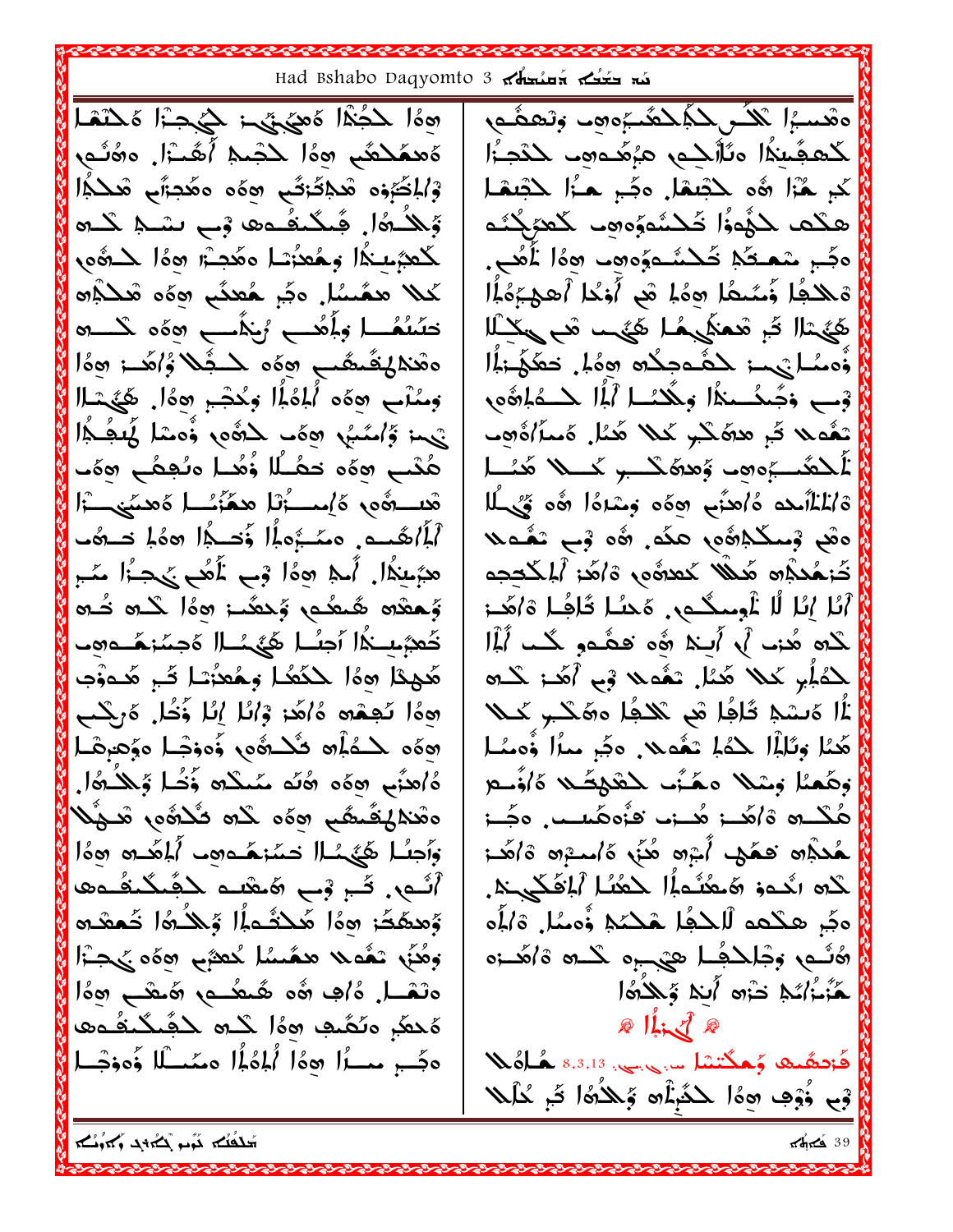And Bshabo Daqyomto 3 مَلْمَعْلَمَ Had Bshabo Daqyomto 3 هَنُّو خَوْنُو وَجِسًا مِكَّرْبٍ وَوَٰٓا أَمَكَب وَوْهُمْ وَهُوَ خَلَيْهِمْ لِمُحْمَدِ وَوَا وَهُدَاؤُهُدَ وَهْدٍ هِجُومِ لَا شَعْصَمُبِ وَوَوْهِ كَلِّحَرِّفُتُم سَيُّهَا. هُنَا فِي سِّرِ وْجِسًا هَّزَبَ سَكْفٍ وَحَكْمَهُمْ يَحْدَثُونَا بِ ). سِ 10. 1. 14 سۇلھا ەْجْد كىلا ئىنىل ۋىلاگ صَدَّاهُم مَمَّا الْمَسْتَكِيَّةِ مَسْتَ الْحَمْدُ لمُنْكُمِ, هَعِمَــةَ هُمَّـــلا دَهُــا وَهُجُمًّا وَّحِجَّبُ لَّا هِءًا هِنُوهُا وَّحِكْشَى وْرَجِهُ أَا شَهْلًا شَا تُم حَثِّلًا هَنَا شَيْءَ وتَكلمُشَمَّــــم حَكْـــْـرَجُـــَـــموت ثُــُحِــهُــــل كُـــِ وْشُـــْمِ وْجِسْــا هْدْهُرْجُـــى وِهُم لَٰا \* مەملىرۇ ئىمشا تَعْتَقِدُوهِ أَحْتَسَتْ وَيُهْتَدِيَّهِ لَلْكُبَ وَمِعَنْ مِنْ الْمَدْمِنِ وَهُمْ لَمِنْ مَنْ الْمَدَّوْمَةِ مِنْ الْمَدَّوْمَةِ مِنْ الْمَدَّوْمَةِ و سًرِ حَمَّجًا وَلِمُكُمَّا وَعِنْعِدًا هِ هَ دَجَٰ; فِي ٱلْمَلْنُسِهِ شَي هُـهِ; ضُمْهُم فَـنِّي . هُنَّـه عُمُّعا وُحَصُّـر هُـزَـُـا. لَمَّه بِـرَّه, هْجُلًا وَلَا مْعَْصَلًا يُزْسًا هِمْا حَدِيُهِ، ه تسترا خود **(8** \* لْمُ/وْلِمُوْمِ خَسِيْحَا لَمَاحِكِ وَمِسْرًا آجَے *®* حُذُماُ! وهُنِ مُحصُّوب *®* أَنْاؤَقُــــم كـــرْهُوبِ. أَلَّا حَـــرْهُوبِ حَبْحِسْــا دَٰا وحَٰهنُعدَاهِ فَرْهُهْ كَذَبِلُهِ هَي يُحْتَمَلُل. هَٰدَ حُـنْهُ هَـنُـل هَنَّهُـ: صَرْحَتُمِ سَهُرَهُ وهُ مَعْلاً مِمَارٍ لَا يَهِمْ عُكْبُرُه خَعِنُعِكُمْ هُذِبَ \* هَمُلْهِ مِمَّتِي حُكْفَتُنَا 5َحَمِ أَقِحْتَا. هَتِي حَدَّبِلُو 5َفَهَـ: تَحْبِــِـنَ هْجَنّْس وِهُـا وِأُووْا هُورُڢُبْـا كُعرَفُتُـه حُمنُعدُم هُنِ \* صْنَهُوْ أَمَّهَكُمُّهُ :حَمُّلًا : مَحْصَنُمْ تَهَّزَّبَهُ سۇۋا. ھۇلا ھُئا ئە كالا كىلگىل كَحِلاً فُحَوّْاً وُّهُمَا كَحَمَد كُبِيلًا وَاهُمَنِي أَهُد: حَبْحِسْاً مِمُّونُطُّلُّ الْجُمْلَا فَهَيْزًا فِي أَحدُّےملاً لِ لَلگُهُ اوصُّص هُب هَدأَ كلقعكسب متعبةا كلاشا ؤسكنف ەمئۇم لگۈنكا ەڭگەڭئا. ئۇرۇق ۋۇس كە مِيهُوْا لَا هَلِكُمْ. رُمُّتِهِم أَهْنَا وَرُّا أَبَلَ أَحْف، ودَاهُمتُهُاه هُجْرَت دَمِ أُهُدَ. أَبْلَا إِنَّا وَجَنُـــــ حَجَّــا حَجَّــــب حكّـــت وْالْمَلْكُمَا: هُٰذِيُنَا أَسِرٍ وَهِجُنَا هَاسِرِيْجِمَاْ! وْاحِضْرِ رُجِئْبُو ݣْلْحُوَّا. هُي حَكَمْ أَهَٰ: ولُعْــــوْمِ مَنْعَــْزُمْ . هُوَهٌّـمُــا لِلْحُــودُدُمْ . ووْجِسًا مِمُّمْوْخُلًا مِنْحَرًا هُكْشًا وُسِكْفِ جَهْشَـــم هُــــماً احْجِمْسْــم. هَ/صــْ: مَنْـْــا مَجْرَةَا لَا رَجَّىٰهَ هُنَّـمٍ وَهُدْهَّاجَّى هَءَه لْحَمُّتَةَ أَلْ. وَهُـُمْ دِّاْهُدُومِيهُ أَوْ أَهْبِ حَلُعُهِ هُــــا, هجُــــــافَوه أَهَــــــز وَهَٰا أَبِلًا إِنَّا كُمْ هُمْ هُدُّهْكُمُّا \* وْاحْشّْهِ رْجِئْسُهِ ݣْلْسَاهَا حَسَوْءًا خَسْهَٰدًا لَحْمَهُمُّا. ١. ١. تعمُّا 20 مُ لكمُ وهُمَدًا وَيَشَمِّرَ لَكَ أَوْلَمَ . حَوْثًا يَهِمْ حسِّر حمَّحُا ٱلْمَلَّكُ: هُٰذِيَّا. أُس وَهِجًا هُو مشَرِيْهِ الْتَكْبُعَبِ حَقَّدَتْنَا وَهَيْ آمَنَ جُد هَجَدًا. مِمَّـَّب لَّافِكْ مَكْعِفَدًا. وَتَعْـٰهَـٰ لَاهُـُـُـٰلِ وَُسَـٰٓاً اجَـٰى ۖ ثَلا وَّت حَدَهُدا ذُكُل ونُصَمُعْدَهِ ﴾ تُمعْنَزَا بَهِمْ وَهُأَمْ مِهْ أَمْعِكْفَ فَكَنُمْهِ تكماهم كراش بالله تكلفكم  $40<sub>1</sub>$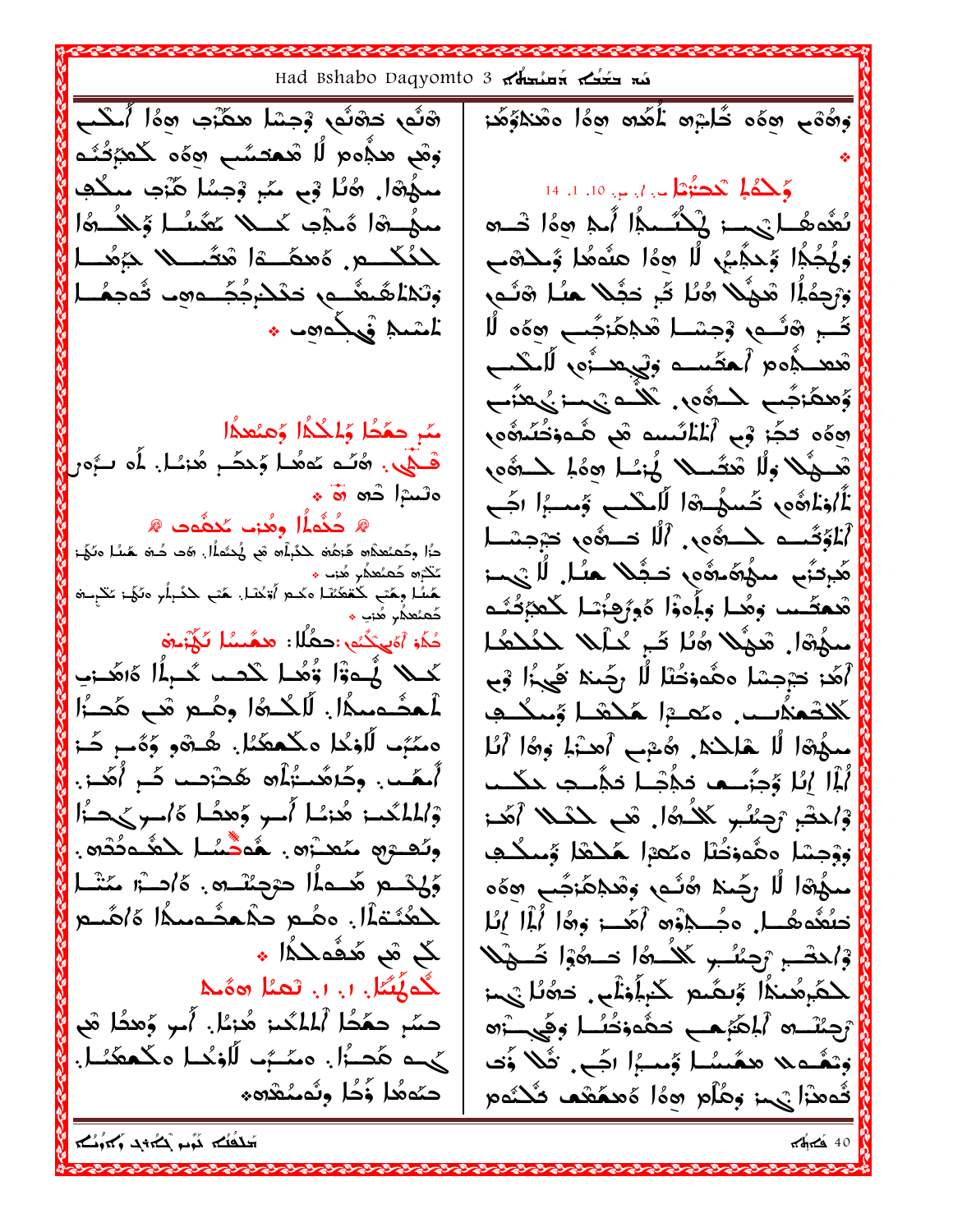نَه حَتَّفُ kad Bshabo Daqyomto 3 <del>مَاسْتَامُهُ A</del> فَحِي: أَلِمَكْحُدِهِ . أَمْلَ أَحكَ اللَّهُ أُوسِكُمِ . وُّەرب ەَسبُّب تْسَبُّلْ هُموهُـل. كَـٰعِنُـٰلاھ و مَكْلُوبٍ. قُرْبَ قُلابَ رِهُوَهُمْهِ بِ ٥ ]. في ع وُسِئْبُرُسُـــا. وَيَسْمَـــدْ هَـــــَوْتَ هَــــَوْتُدَا. حِثْرًا فِي قُمسُتُنَا هَاهُتْزَا. لَا تَسِعُوبَ ٱنَّبَ ة/الْكَكَ لَكُمُا هُكُمْتُمْ \* تُمْعُ سُبْبُ أُسٍ حتَّةٍ! فَي تُسُدًا. ولَّا وَمِعَّنَ لَهُ وَتُمَّا كَحِلًا ڞٙڗٸٚٵٚ؞؋۠٥ڸ۫؞ۄؙڗٮؙؠ؋ڡڔٞؾڛؙ؞؋ٳڶٮٞٮٞٮۄ أَقُّب هُكْب أَحَنُـا ولًا تمنّعُـم أكْـ هُا. ەمُم فَعِ مُجَّل. خَز كَلاُهُ احكَمْحُمْسَمَّا م أَهَٰذَا ۖ وَحَهَٰنَدَمُاْ لَٰا نِعَجْلاً ۖ هُكُبٍ . هُبْبِ َحَكَّبِ وَحَعَّزَوْهاْ لِكُنُّ هُزْمًا \* هُوصُلُ لَّاحُـلُ هُبُـمُـلٌ. وهُـبُوْ كُحــْرُه رَّهُ- ـ أُوهُدوهُ أو جُنسِعُل. معزَّادُوهُ لِمُحْكَثِرًا أُسِ هَّبُـمُّا. هَهْدُم هُـماًا حرَجِنْتُـه. ههَّنُـم لًا مْتِرْم. مْنِيْلًا هُوْا يْغُمِي أَمَّرْ. آنكم نَحْمَدًا ا کے شع هُدُدگی \* أَمَثَلُا وَحَبَّعُا نَكْفَ أَنَّصَ هَٰهَ هُـا وَحَبَّحَهُـا لَٰا إيمزُنل كُولَهُمَّل لَهُ مِنْ مُبِنُدومہ. ضَرِ بِشَيْدِهِ لِمُتَعَمَّلَ. هَذَّبَهَا وَوَٰهُ. هُا تُنْعْلَ وَهِنُعَدُا لِمَكْبِ. هَ/وْخُلْ نَهُــزُا. أَلَّا هُا وَحَدَّ: أَبِ تَحْقَبْ مِنَعْمًا هِنَّيْءِهِ. ەثَلا ھَةفَ هَحَتُماً مِكْبٍ. وِهُم مَنْـا ەُھەتك ۋەسىسا گىممكىلەۋە ، ئىھقىسىدا هصَّــزًا. ٱلملكَـــز ٱســوِّـــحــزًا وتُـهـــوَّ تَعْمَلُهُمْ مَا أَصْبَعْ مَعْهُمْ مِكْتُلًا. وَمَعْدَهُ مَعْنَرْهِ مَحَمِّمِهِ لَمُ لَمَّ وَتَرْمِمُلُهُ حكْمجُال وُحِدًّا وْ/هَــزِه هَزْهُــووْل كَــمْ شَخْـلًا. لِكْتُمِكُمْ هُتِكْلًا لِشَكْ كُوْ مُتُعَلِّ. وَلَٰهٍ هُوَوَّا محسَّلًا هَغَّمًا هَوُّمشًا هَهُتَوكُمُّا الْكُمْرِهِ هِهُمْ خُهِقَسِكُمْا. هُـمـَمْ حَسَّمَتُو وُهِقَسِكُمْا وِهُواْلِ. هَ/حِبَّبِ حَقْتَهْا وَجْحَنَّا. هُبِ حَمَعُا أَس وِتَمَفَـَّوَى مَن لُمَحُكُـا. مأَلكعٌنــْـَ ا أَتَّبَ مَحْدَلًا. وهُنْ وَأَوْمَنُوا كَعْنُوا وَالْمَسْتَرَدُوا وَالْمُسْتَرَوْقَ وَالْمُسْتَرَوْقَ هُـا وُسِـرُه ۖ حَدُومًا وَحَدُّومَا وَحَتَّحَالًا. لِحَيْبُلُثُم وَاوُمِ هُوَ مُتَوَجَّلًا وَاحِزُنًا \* مِنَكُمْ هَيُبْ مِثْنَةٍ لِكُمْ رَسُمْهِ مِنْهُمْ مُكْتَبِي مْعَلَّمُلْ. حَمُّلًا. 5ْحَكَّى مُنَّى تَعَهُّلا وَههُـه ـلحَمْرُا وهُـماْا ه/ْـلأەھــ 20\$ا هَدُّ أَلَّا حَكَمْهِ حَثَّتَكُ 16\$. و16 لعمرهم الحذه المشوثة الأوأه اللهجلاء الأكلا لْمُعَدُّ مُكْتَمًا لَسْمَا رَاهُمْتُم، هَنَّكُمْ مَصْلًا حكّْمُو، حَكْمَةُ حَكْمٍ حَمَّا وَقُوسَا وَحِكْمًا هَــِ أَقْتَفُــهِ. هُعقَـــم لكنَــهِ كَعْــه هَفُــوَحِكْتُمِ 500 هَــرُهُم. وفَهْعت هَدـُ;ُا أَ حفَّوصُل ذَٰرُ ﴾ مْبِ مَتَسْتُوهِ، هُ/ف لَا هكْتُمَا أَبْتَ بَدْءُهِ. أَ إِسْئَلًا. حَمُّلًا. أَووَّه كَعَمْعًا هَهُكُم لِكْسُحِنُّوا أَوتِعْـوبِهِ وَحُـوهُم هُكِفُـا ۖ حـهُنُا عَمْدا وهُــم حْــه. كَــز كَلْــهُا وفُـذُهۥٓوَ» وهَكبُ ۖ هُنُـا هَـمكْهُـا هَنفَكـ حْبِيجِكُمُّا وَجَزَلْهُمُّا وَجِجُا، وْالْمَعَجَدِ وْلِي حفُّحسُل ممَّمِحْم حمَّماُ حدُّممُقَّم. نَهِ وَا صَدْهَدٍ لَا يَحْمَدِهُمِ بِ لَا يُعَكَبِ هِ وَهِ ة/حْزَر هَجُزَا حَجْمَحْدَا. هُم كَلِّهِ هُذَى هُجَ دەُنْا تىعئەنْا. ەَحكْنْا ھَە ٱلْمُعَكْمْ حْــُهُى هَٰدُا. حَنُسٍ هِٗه مِمَّبُ حَدْتِنُمَّا \* مْتَعْتَدُا حَتَّى تَعْشَمْلَ. حَامُتْ وْ﴾ تَغْتَمْلَا لمكتمئا ومنعدا فأومحا وَمُسَّم هُدهُ بِ هُزْمَكِ ۖ لِهُمَاٰلِ يَعْمَلا ۚ وَبِ

محلَّفُتُهُ مَوْمَعَ كَتُوبُهِ وَكَفَّتُهُمْ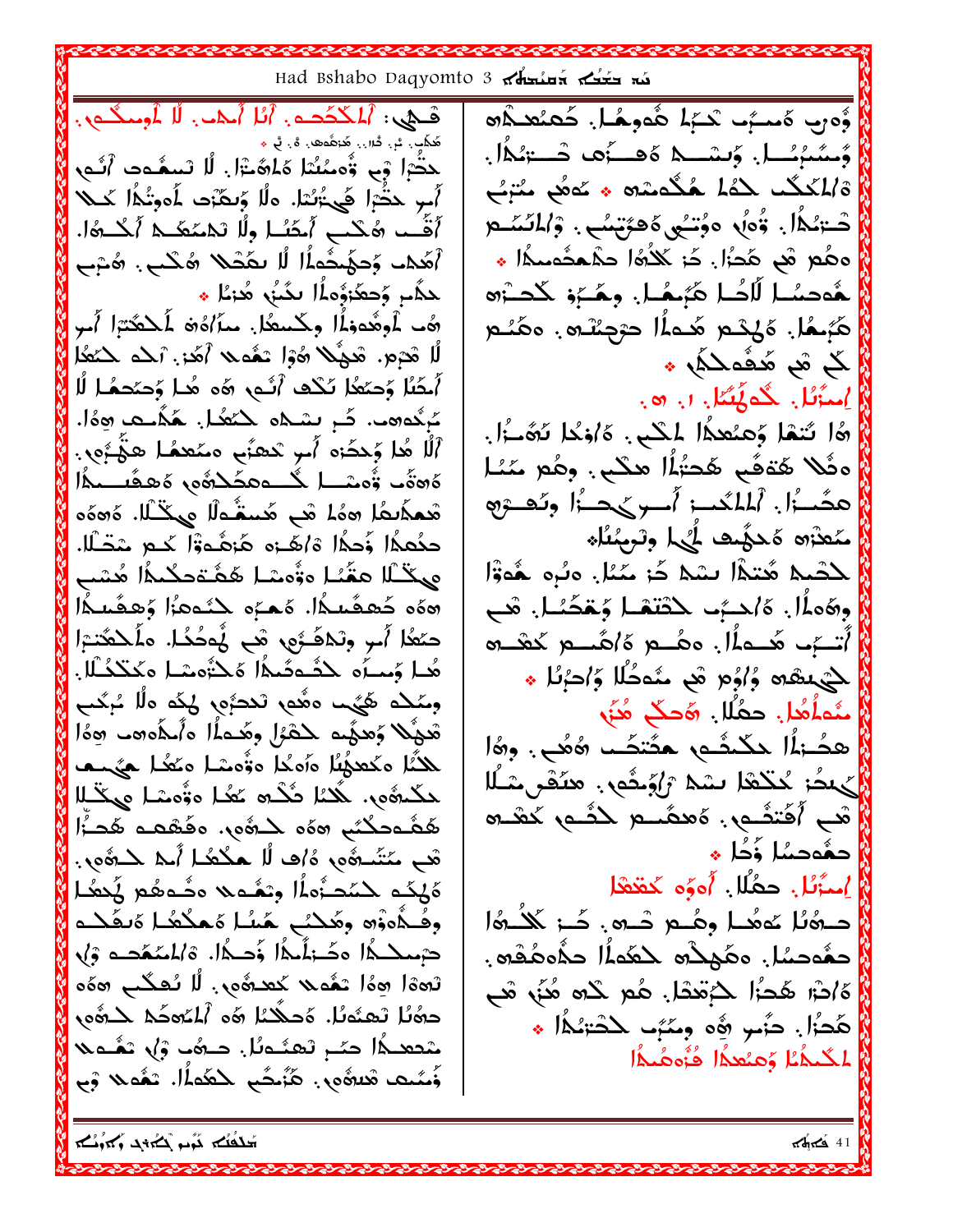## Arad Bshabo Daqyomto 3 مَسْتَعْمَة بَعْيَكَة Had Bshabo Daqyomto 3

هْلِلْمِدْهِ أَنْكُمْ أَنُوب هُمْدِهِ هُوَ خُدْوَدُوْهِ وَۡحَدًّا. منۡ وَٓب وَٰٓضَ حَٰاضَہٖ اُۡـحَدُّا وَمَّــدَّا اَ<br>حِكّـہِ تَتَّفَتُونَا تَعِیُّلا یُتَـجُّہٖ. تـرُّہ& تَعْنُـه. أَلَّا تَعُمِيهِ هُمِ أُهُمْ حَدُّوهِ؟ ٱلمَكْحُصِهِ. ٱلنَّا أَحِكَ لَا ـأَوِسِكُوب. هَٰاصَٰدًا إِسْئَلًا هِءُمْ هُكَـ كَمِلا لِمُحْقَّتَةِا أَهُمُومَا وَتَعْدِيدِ وَقُسِيرِ وَوَةَا كَمْلَا حَمَّيْنًا خَمْقَىنِدًا. هُمَّا وَبِ حَقِّيْ ًا ثَمِّ أَمْسُت هُدهُّه، «هُدُا وْبِ أَهُدَات وْ) تَتَعَنَّــونَا. ﴾ وَهُــــو ۞ وَمُــــع. مُرِكْبِنَـــع وِنُؤْدَوْنَ وِمُعَةُٰائِكَ لَٰا نُأْمَ لَا وُهْدِ. هَٰكَاهُنَـُم وهُنْبِ كُلُّه حَقَّـمَعْدًا هَنْبَـت 30% . مَنْشَوَا. عثمي شع وأُهْمِلُكُمْ أَهُزٍ. أَلْمَكْكُدِ أَلْلَ أَجَلُ لًا أوسكَــمٍ. أَه هُنَــمٍ وأَــمُنتَــمٍ لمتـــمـم تَعْتَدَلَا لَا ـ لَوسكُم ولَّا ـ لَمَلْكُمعُم . لَّا ـ هُحْم لأَشَى وِلْمَانَشُى لِكَـٰٓ; ثَبِي مَمْلِكُـوبِ. ٱلْل وَاهَمحشُورٍ. سُمِّدَ هُدَهُسًا وفُووَهُنَا. 1 وهُوَتُنظَف اللَّهُ عَلَى مِنْ تَحْقَصُونُا لَّا حَذَّمَٰتُ مِنْ أَلَّا وَحِنَّتْنُعُــا. هِ:هَمْـهَـــع (200 وْـــع أَنْكَــــْهَا وِلْا تَرْقَبْتُم، وْالْمْلَتْقُىم، تْݣُوءْ قْتْ هْتْرَمْ وُهْتِهِمْ أَبِدُّورٍ. ٱلْلهَ تَحْتَمِ بِالْتَحَمَّدِينَ مَحْمَيًّا أَيْضًا وأحصنُها لاعتقبصُ: حدَّمت عُمرَضُها لَّالَّكْمَٰا هَوْهِ هَكَبُوْ حَكْمٍ هَرْوَةَا لِمُوَحَكْتُمِ حكّموت ولْا حُصْف لِمَنْهَلِكُمْ وِلْمُؤْهَبِ. ة) هُوُل أُوذِهِكُم أُسِر قَتْلِ: أَ98% مَنْ مُنْ مَنْ كَبِفَ وهُو هُوهَهَا أَيْرَهِ وَسَرَّلًا لِكَشَى هُم تَعَثَّمُا هَجِهُبِمُومٍ لَلْحُلِّلِ هُبِئًا. هُزِيَّا أَيْحُوهُا تَّـ20\$ كَعْشُـُمْ هُنفَـرْلْ لِكْتُـمْ هُــ تَتْفَتُـمْنَا هُدَدَٰ;ُلَمْ هُدَّسْمَدُومَا لِگُرْمِثُمْ هَلْمُسْلَمْ شَنْقُلْ وَهِنَسِمُلُما ُهِ مِمْلَا وَشَــمِ مِمَلَاهُــمِلْمِ نَــمِنْـمِ َ كَدُّه ِ. /ُمُّب ِ \*

هُـا وِهُـْٓا كَتَعُـا هُكْـم كُهُّـوَٰا وَسَعَلْ كَحْشُدَوُه هَــ، هَـْلَـْـْكَ كُلَّــ رَبُّــُدَاْ وَـقَحْـُـا لْمُرِيْهَ ﴿لَّاعَنَّصُوْمَ مَاءُهِ مَالَّاعِشُوْهِ مَا فَهَاءَ لَمَّاهُ مِنْ مِنْ مِنْ مِنْ مِنْ مَ وَاُوتُكِي وَّوَمِمُتُنَا قَدَامَمُنكَنِي. وَوَّاهُمَنْـلَنُكَ نَبَوْلًا لُه هَقَم، 6ه وَبِ وِلَا لَمَكْتَ رِكْتُهَا ا وهَكْـا. هُ/َد لًا كَــمِ كَعُـا هــرَا وَسـرَكَ. هَحكْنَا ئَكْ10 محَكِّبٍ 500 لِمُحْكَنَةِا أَحَدُبَا وتمُّمحه تصلًا مْدةًى لأَرْمُط مكْمِيْهِمْمَا عَعْلَ هَيْفَ جَيْخَلَلْ مَعْتَقْتُهِ أَ. وُمِعْتُلْ حَمْدَةَ عَمَدَةً وأَحَلًا وُّكَـهُمُّا تَرَكُّـمٍ مِنْكُـفٍ هَٰـٓتِكُـمِدْهُمٍ حَرَجٌ هَاوَهَا وتَعْثَوْنَا. وَحَدَّزُواْ! بَرَٰلَا أَحِعُـا وقُدهَا هكْمَ حَذَّوْاً وَرُجَّبَ وَحَدًا سَكُتُ كَعُدًا ه}ُؤُمِ أَسْرَه حَجُدُه أَل \* هِقَسَمًا هُوَا ولَمحْدَّتِهِ وُهِمَّا حَدَّبِهُ الْمَبْعَدُا مَحْدَكُوهُ تَكْثِمِهُ أَهَٰذَا وَيُّنَى حُبْهَ بِكُلِّ الصَّفَّةُ وهُسمٌم لكُهُ. وُكُنَّا أُفْ تَقْدُونَا وهُسَمُّواْ لَّٰہُ حَدَّـٰٓاً هَٰٓہُـمۃُا ہھُنَّے کَــلا تَعفُّۃُا وَهِهَتَهَا مَعَسِمًا \* هُزًا وَلَّى كَهُدَ كَاكُمْ أَءْذَا حَنَعْتُونَا. وِنَسْأَا خَعْسُكُمْلِ وتَحدَّا مْشَرْه خُدوقُنَا وقُصْحًا. أَلَمَّا كَدُا لَمَكْمَ لَلْمَحْتَ لَّٰلَّٰہَ ضَکَّے اللَّہُ مَعَہُ اللَّکَے لَمَعْمَٰہٗ کَے مَکَّ وَحَبِّكُـــٰبِدًا ۖ وِيَكْنُــَـل أَيْجَنُــَـل وِنَلِكَفَــَـبِ لَكعفَىدَٰ;نَــما نَعْمُــمِنْل هُ/ف هَٰىعُنــماهُم لْمَـــكَذّْفِ. دَمنـّـــ وْــــ 20كَـــ دلّا وتــــ20\$ا حُمْدِ مُمْلَأُ أَلَّا مَمْسَوْدًا مِنْ مَمْدَانِ مَعْجَلَ الْ تَعَفُّمَت مْعِ يُدَوِفُ أَيْدُهُا. مْدِيُلا وهُمَشْتَا. وجُدووُّنَا حَاجِبًا مِحَكًلا هُوْبٍ. أُحمُّا وإنْقُا ههُدَّب دُهسَّلٍ؞ُۥۢ ومُألَّلًا كَدْمَا وُسُّا. سَبَّ وْبِ هِنَّلِيَّ وَهُوَيْهِ هِمُسُلْ ضَرِ لُهِت وَلَٰل وَحكَّده للكلفلاء حُعدُنا أو وُاوْحُلا وِللَّكْل كَرَكَ هَمَنُه! مَعْا وِمْدَكَنَوْ وَهْزَا إِسْزُمْا أَلَمْا لِكَمُلَاهُمِ أَيضًا وَيَعْقِلَ أَنَّمٍ هُوَ أَسْبُرُاً. سَنُور

بحثاءُبم مرَّمَزَ بامَهُ بِمَثْلَهُمْ مَنْ